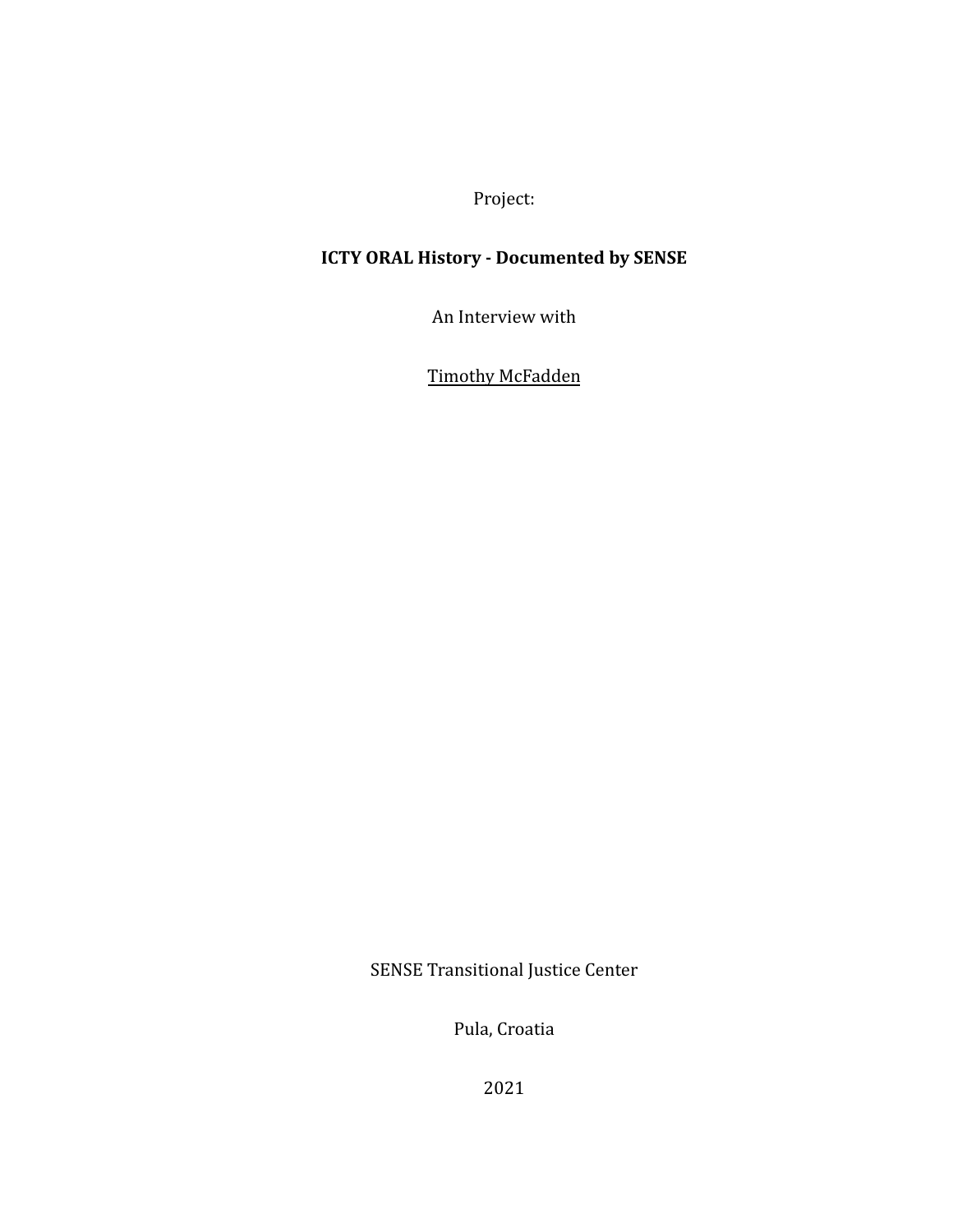Interviewee: Timothy McFadden (TMcF) Interviewer: Mirko Klarin (MK) Location: Scheveningen, The Netherlands Date: 21 April 2005

From 1997 to 2009, Timothy McFadden was head of the UN Detention Unit in Scheveningen, near The Hague. In an interview from April 2005, McFadden speaks about life and the atmosphere in the detention unit and how detainees who were on different sides of the conflict during the war in the former Yugoslavia relate to each other.

TMcF: I'm Tim McFadden, I'm a former Irish army officer and during my military career I got some extensive prison management experience during a difficult time in Irish politics back in the '70s and early '80s, specifically with politically oriented prisoners at that time. And subsequently, I followed my military career and worked extensively with the United Nations and finally, I retired from the army and went to work full-time for the United Nations. Around that time these tribunals were being established and I suppose having a background in prison management, and also an understanding of the United Nations administration, I was asked to go to Arusha to set up the custodial function that serves the Rwandese tribunal there, which I did and we built a large prison and took in the first indictees. And when that was up and running in 1997 I was asked to come here to perform the same function in The Hague. So, I arrived here in The Hague on the first of July in 1997 and I'm here since.

MK: How many detainees you had at that time?

TMcF: On the day I arrived I think there were four or six. I'm not quite sure it was,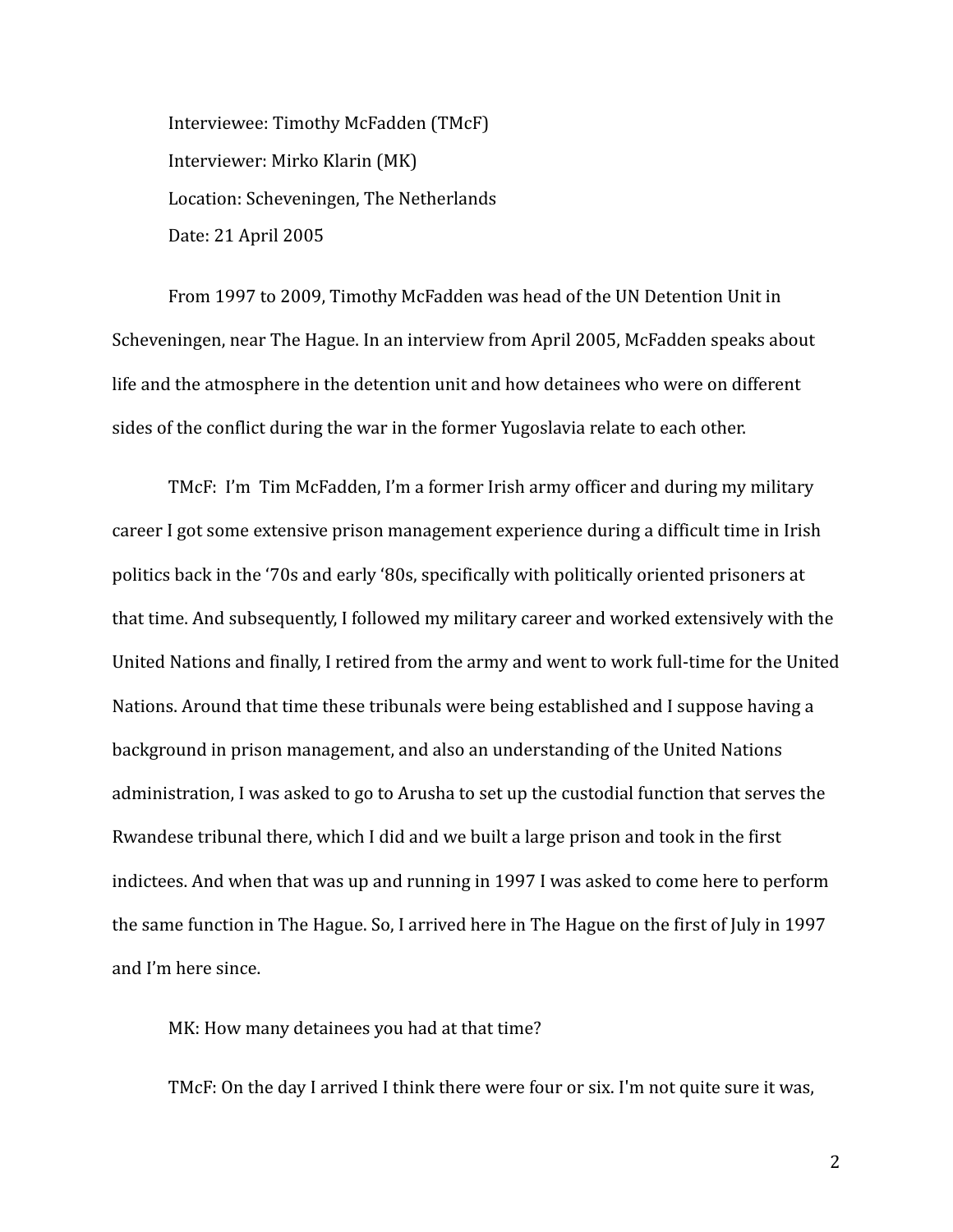there were six two days after I arrived or something of that nature and four when I arrived.

MK: And tell me, how many do you have today here?

TMcF: Today, we have 61 people in custody and 19 people on provisional release.

MK: So, is it a little bit crowded?

TMcF: It's busy. It's interesting there's never a dull moment at the moment. It's, you know, six people generate a certain amount of work but 61 people generate ten times that amount, you know. And our staff has increased. I suppose the management system we have in place is very effective so I wouldn't say that there's ten times the work because we have a good system in place but certainly it's a busy and interesting job.

MK: So, 61 and 19 that's 80 yeah and 11 more… Do you have a capacity for all 90 or 91?

TMcF: Yeah, I mean one would have thought a week ago, you know we were very close to having to expand even further but with the provisional release and some transfers in for enforcement, we freed up some space, and yeah we're in a position to cater for all eventualities I think.

MK: How would you describe the atmosphere in the Detention Unit not among the staff but among the clients there?

TMcF: The detainees I think they're reasonably happy with their conditions of detention, you know. As I've often said to you before, we don't involve ourselves in the judicial process. We have a responsibility to maintain their physical and emotional welfare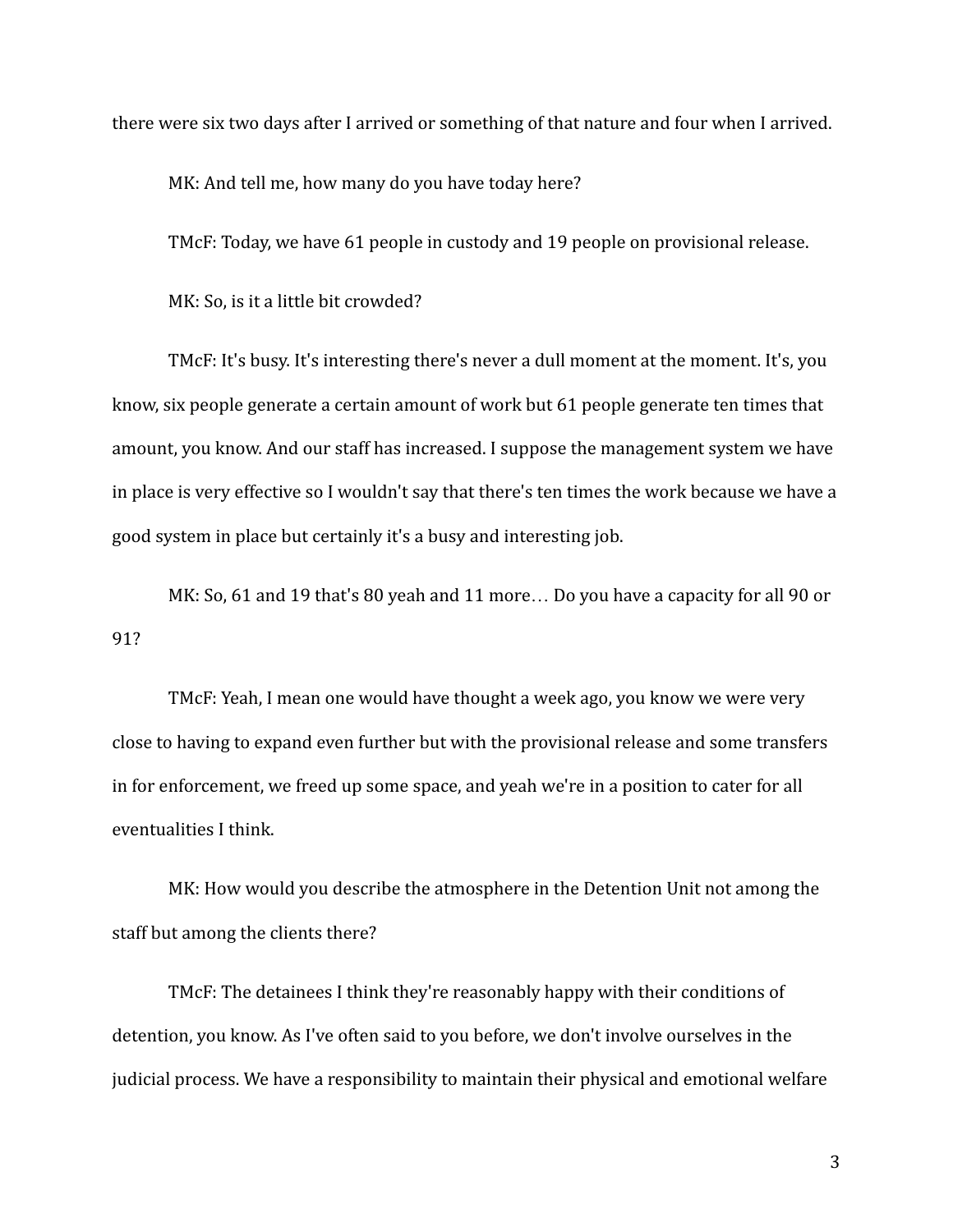while they're in custody, you know, defend their rights as individuals, and protect their dignity as human beings and I… For the most part, the detainees understand that that is our aim and they would assist us in that aim. Now they may have emotional… and there may be some confusion in their minds with regard to the judicial process but that doesn't affect their relationships with us, because we are looking after their day-to-day needs as such and they would be cooperative with us in that regard and as we are with them.

MK: How do they relate to each other having in mind that they represent the sides which have been in war with each other for years and years?

TMcF: These gentlemen are… They're all facing the same tribunal. They have a common problem in that they all face the same judicial process albeit for different reasons. Now they have to live in a community here, I mean that's the nature of prison life as such. And they clearly understand that they can make that difficult for themselves by causing friction among themselves or they can make it reasonably pleasant and acceptable for themselves by cooperating with one another. And I think they're very very sensible in that regard. They're very supportive of one another, they're helpful with regard to arranging visits and swapping visiting rooms and when the families are here they help one… The families are in the strange environment in the Netherlands and they may be from different ethnic backgrounds, but their experience, the ones who have experienced coming here for a week, coming visiting every day using trams, booking hotels... they would share those experiences and help one another. So I think it's a fairly good attitude really.

MK: But do you see any animosity between you know the "warriors" from different sides?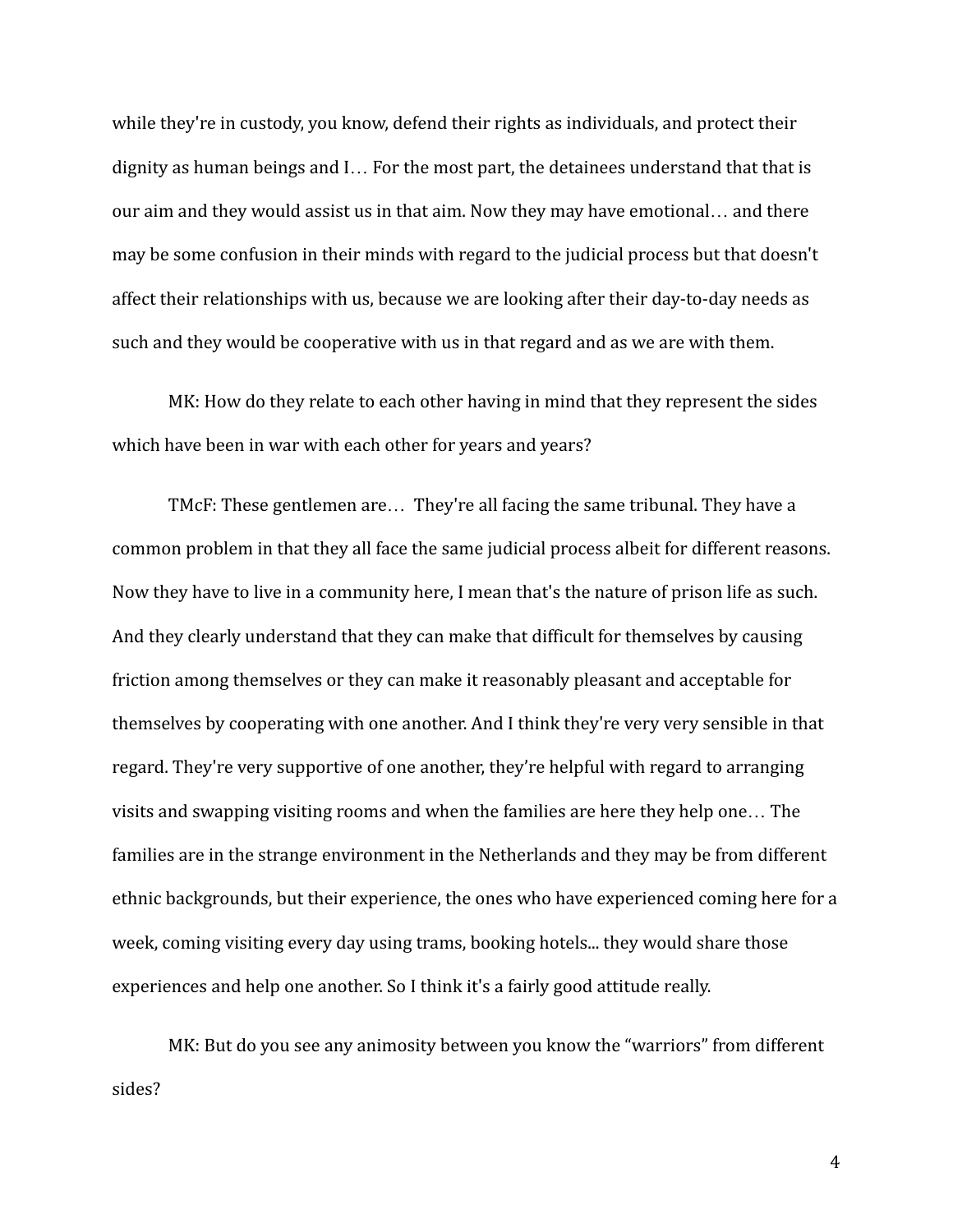TMcF: I don't see any animosity between the people of different ethnic backgrounds. I often see personality clashes. Indeed, they could even be confined to the same ethnic grouping you know where people just don't get on with one another. But there is no animosity that is generated by the history of the past, by the events of the war, or anything of that nature. I don't see that overtly.

MK: There have even been confirmed reports about some clashes. I remember once between Dusko Tadic and one of the guards; that was back in maybe '96, '97 maybe, before you were here… and then, more recently between two Bosnian Croats.

TMcF: There you are, between people from the same ethnic background. Very minor, very isolated incidents. I mean you've singled out two and there were minor incidents and you've singled out two and that's since 1996. That's ten years almost and two minor incidents you know. I mean in your normal daily life you will have a conflict with those with whom you interact. So, I think that's a fairly good record and it shows that the individuals are prepared to get on with their lives and help one another inside.

MK: In every detention institution you have the individuals who are let's say, troublemakers. Do you have anyone here who can be qualified like that?

TMcF: Yeah, we have people who can take minor actions that make life interesting for us. Yes, but I mean the system is such that it can cater for the behavior of that nature you know. And indeed, other detainees don't appreciate it and they would put pressure on people to actually comply and make life as pleasant as possible for everybody you know.

MK: In every prison, you have prisoners who are planning how to escape. I mean did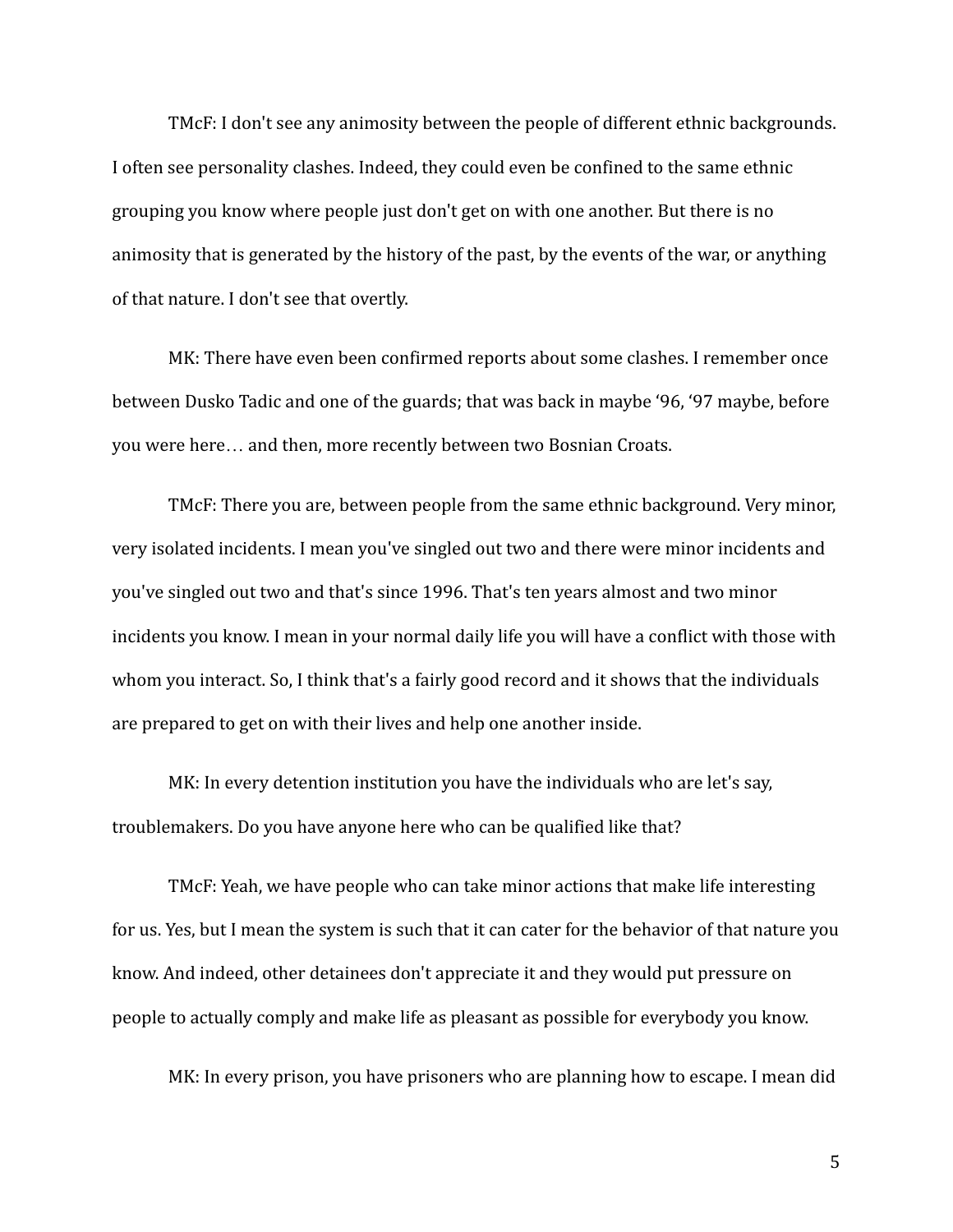you ever face that situation. Do you think that among them there are those who are dreaming or planning or trying to find a way out?

TMcF: In my previous experience in other prisons, certainly escape was certainly a huge factor. It is not a major factor here. I don't think that there is any sort of intention on the part of those that are currently in custody to escape or any plan. I did actually get a very funny Christmas card one year from all of the detainees and underneath, where names were signed, it was signed "the tunneling committee'" which I found, but that was a joke between them and I. But other than that, I don't think it's a major factor.

It's something I'm very aware of and something that I don't ignore it, you know. It's not something that I don't consider but in all my consideration I have never ever seen any evidence of that intent. However, I keep it in my mind at all times.

MK: Did you ever hear about some outside plans for some action? I remember reading some Dutch report many years ago where their secret service said that there is always such a possibility and that they are very careful.

TMcF: You know we're not foolish. It's not that we don't keep this under consideration at all times and keep gathering information that might indicate such a plan was being formulated. We have never had any positive um indications that such was the case. We will continue to gather information and be very much aware of it. You know, we can control what's inside, what's outside we don't really know about, except through gathering information here and there, and we continue to do that. There is an awareness on our part of this at all times.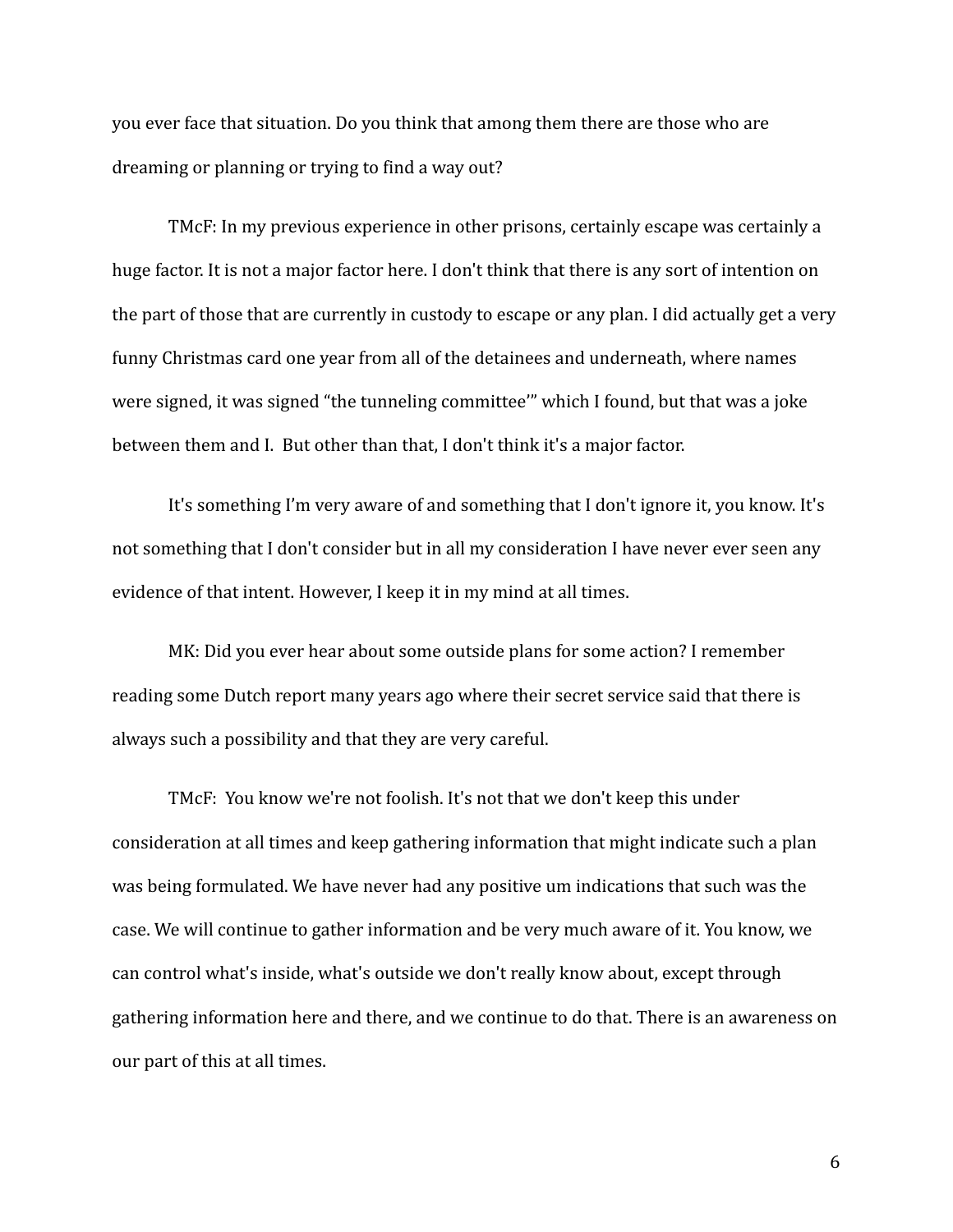MK: In the status conferences, when the judges ask detainees about their condition, I mean they are full of compliments, mostly all of them.

TMcF: I would say mostly not all of them, yeah

MK: For the staff especially, but many of them complain let's say two things. The first thing is food in the detention unit.

TMcF: Yeah, the food is something that is certainly different. I mean we don't have the wonderful train as you describe it down in the Balkans of a "meze" coming past on a train on the table. It's not that kind of food. It's different food but it is healthy and substantial food. They, of course, have developed the capacity to order supplies that enable them to prepare the food that they like themselves, and this they do, and they do it very well.

MK: Do they do it often? All of them, some of them?

TMcF: It seems that in the Balkans, I'm not familiar with it, but you can make an excuse every day to have a party in the Balkans between your saints days, instead of having a Christmas and an Easter like we have over here you have two Christmases two Easters. Just in case that's enough, you have the various Muslim festivals which everybody... you have saints days, you have birthdays you have your father's days and they celebrate every one of these.

MK: The second complaint is healthcare. Very often accused complain that they are not getting enough or prompt medical assistance especially when they need something to do outside the detention, to go to the hospital.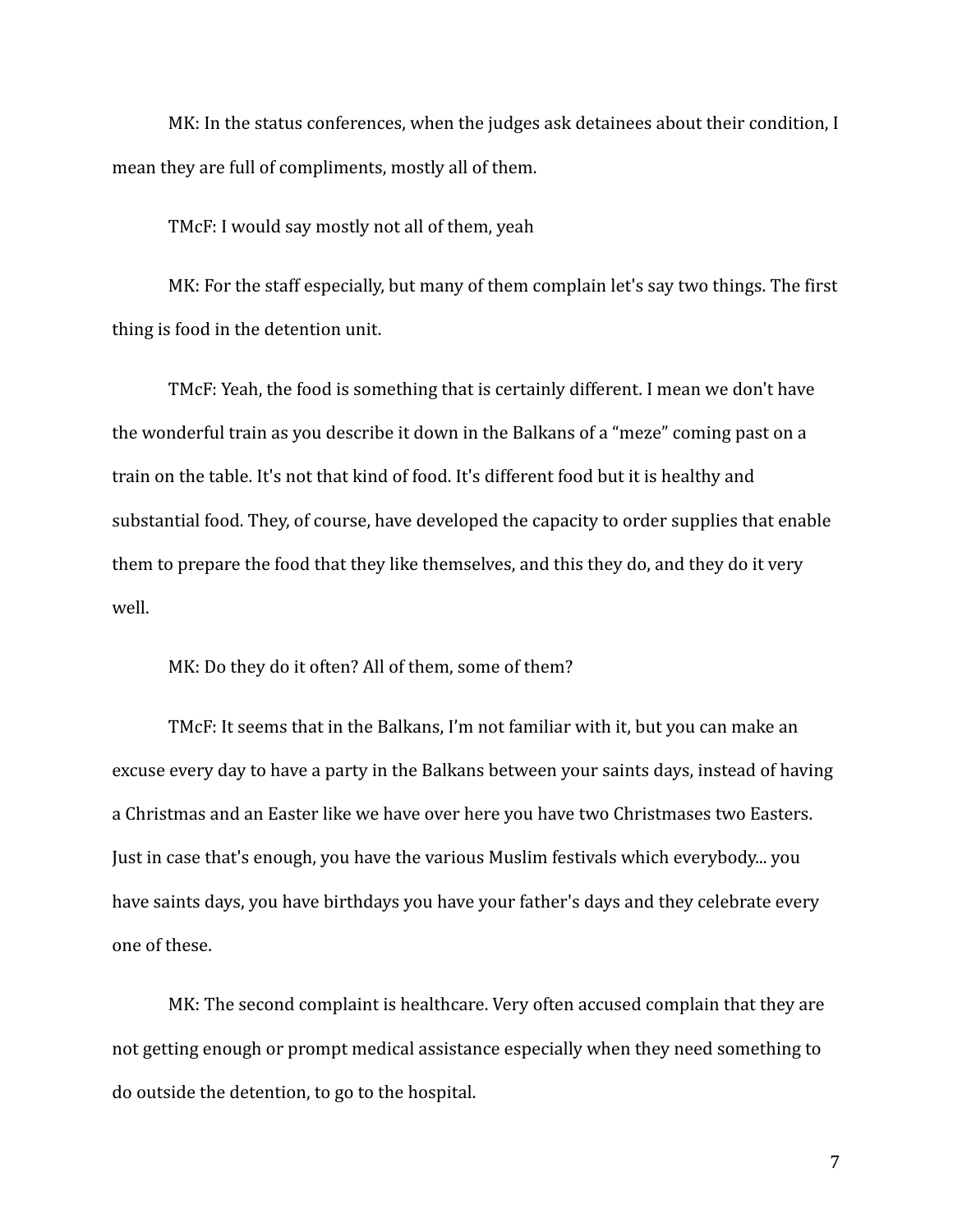TMcF: I think that the health care that's in place at the moment, and over the last eight years, has improved greatly. I think that if you were guaranteed health care to the quality that they are receiving in there, you would be a very happy man. It is of course something that always occupies the mind of somebody who is detained because you know, time is a big enemy when you're in detention. And if you have a minor ailment it becomes enlarged, you know. It becomes the focus of your attention at all times. If you had that same minor ailment and you're carrying on with your normal daily life in freedom, you'd say, "I'll have to wait till next week because I'm too busy at the moment to go to see the doctor." But they want to see the doctor yesterday when they have a complaint. They get excellent healthcare. We have access to all of the major specialties in the major hospitals here in The Hague and this is readily available to us at all times. You've had specialists from the Balkans coming up to examine people even in the recent past and they have all been very happy with the protocols that we use for the treatment of those who require specialist treatment.

MK: During your time here you have two fatal incidents, two deaths. How does, how did those issues affect you personally?

TMcF: Personally, I was very upset. I was very upset for the families, for the individuals themselves. Remember, I knew these people fairly well. I was living with them on a daily basis. I was also responsible for their health care and I don't have anything on my conscience with regard to that. I feel very, very sorry for the families. The unfortunate… you're referring specifically to Mr. Dokmanović and doctor Kovačević. Dr. Kovačević had an underlying condition which was a very, very serious condition, requiring constant attention, which he was receiving. But ultimately it was an irreversible condition. And in the case of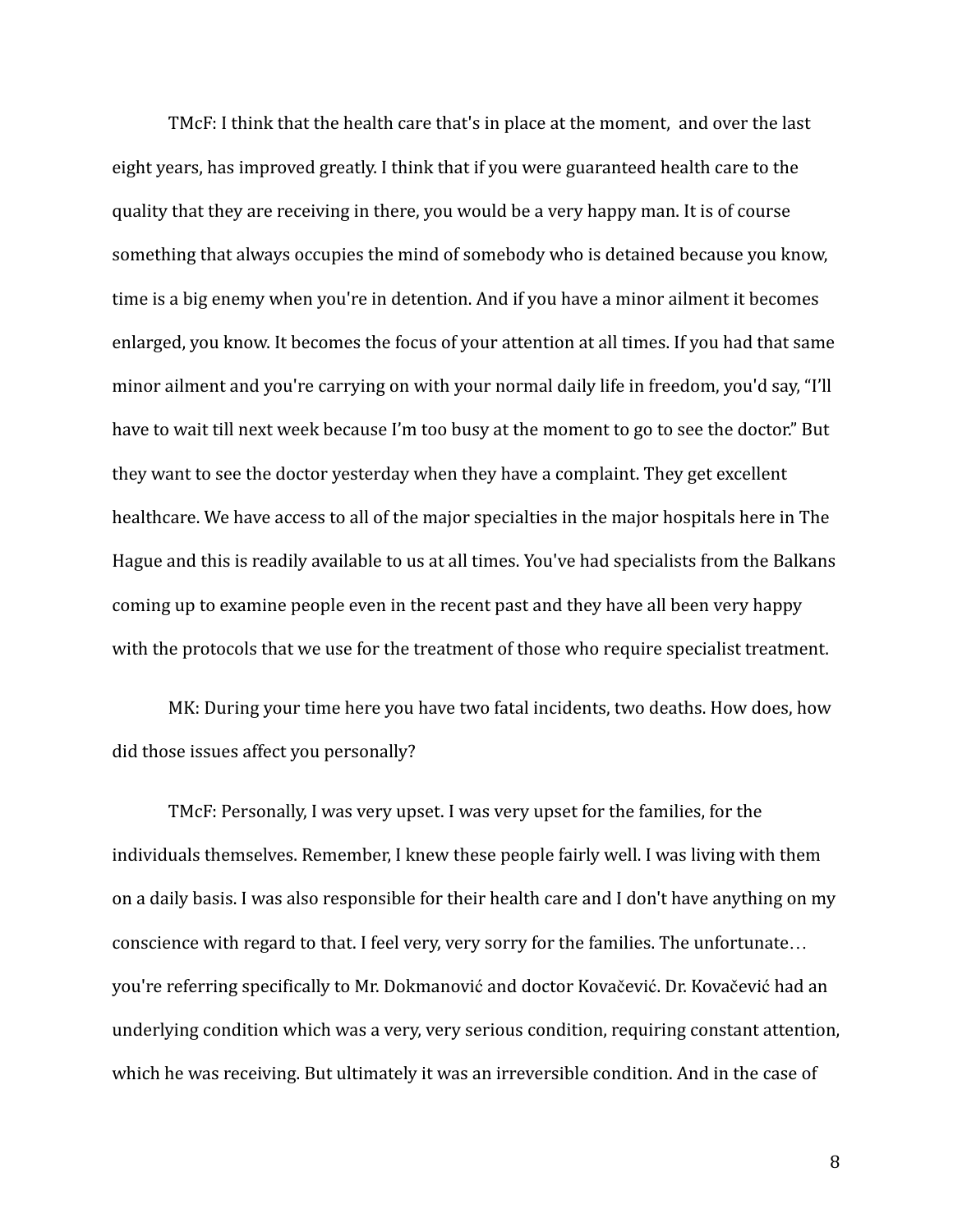Mr. Dokmanović, you know if you study the history of any custodial institution anywhere in the world that has been open for longer than five or six years, you will find that it would have experienced an accident such as we experienced with Mr. Dokmanović despite our best efforts to avoid it.

MK: Another complaint is some security measures during the transfer like bulletproof west.

TMcF: The bulletproof vests and the other restrictive items and protective items that are used in the transport are used for a number of reasons. They're used for security reasons and they're used for the protection of the individual who's being transported. Yes indeed, the type of bulletproof vest that was in use in the past was very heavy and cumbersome and for a big man who was finding this very tight and quite uncomfortable. We have now got a much lighter type of vest and you don't hear of them talking about that anymore. People understand we have done our best to make it as user-friendly as possible.

MK: You have a lot of VIPs in your detention unit. Do they have the same treatment as all others and how do they relate to the others or others toward them? Are there those class differences, social differences?

TMcF: The conditions of detention are the same for everybody you know. Once you step inside you get the same treatment as everybody else. Among themselves, there may be an indication you know of the background of the individual, etc. You don't notice it that much, but you know if some guy wants advice on a legal matter and he's not a lawyer and his occupation was something... he would ask one of those who might know something about the law you understand you see it in that way. But generally speaking, they treat one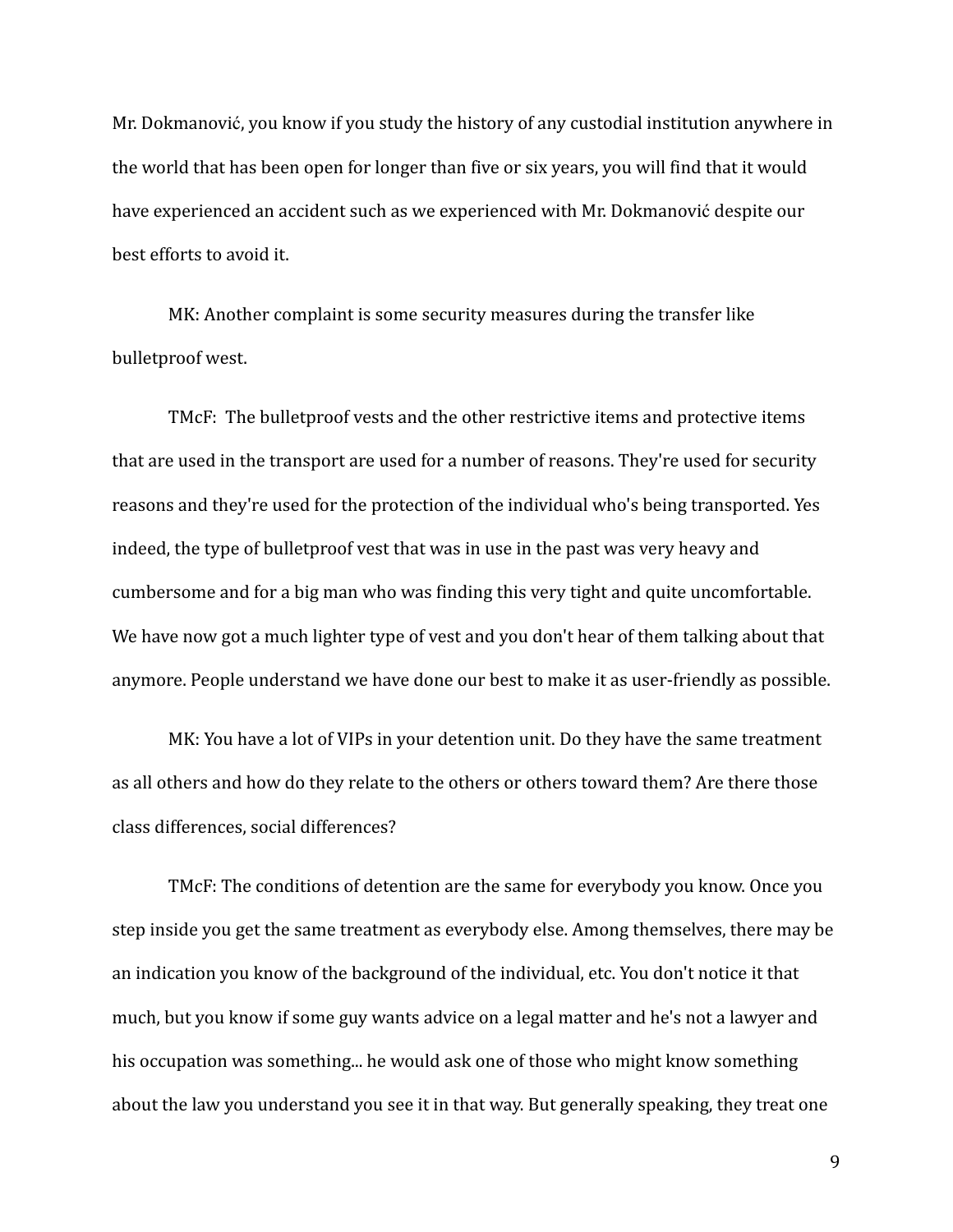another equally and with respect.

MK: You mentioned the Christmas card you received from "the tunnel committee", but are you receiving any petitions from the detainees?

TMcF: It is our policy not to react or respond to petitions. It's clearly understood by each detainee that he has the right to see me at any time with a problem, for himself. Now if he comes and says, "I'm here to speak on behalf of the Serbs from such and such a place" or "I'm here to speak on behalf of the third floor" I will say, "No, everybody on the third floor has the right to see me. What is your problem?" So, I don't, they know that too, so I don't receive petitions, no.

MK: But there was at least one during the McDonald presidency.

TMcF: That's right. I suppose because of my attitude towards that, they sent a letter directly to the president and she dealt with it. But she dealt with it clearly that "I'm not responding to this on the basis that it has been sent to me by a group", she said, "I'm responding to investigate is there something wrong here." So, it was different, it wasn't the pressure of the group that caused her to act. It was the fact that something that may have been wrong was drawn to her attention.

MK: Are the other presidents also coming and speaking with the detainees?

TMcF: Not necessary to speak with them, but they do visit. The president you know comes and satisfies himself that the conditions of detention are in keeping with normal human rights norms and he would be careful that I, to check that I run the place in a humane and orderly fashion.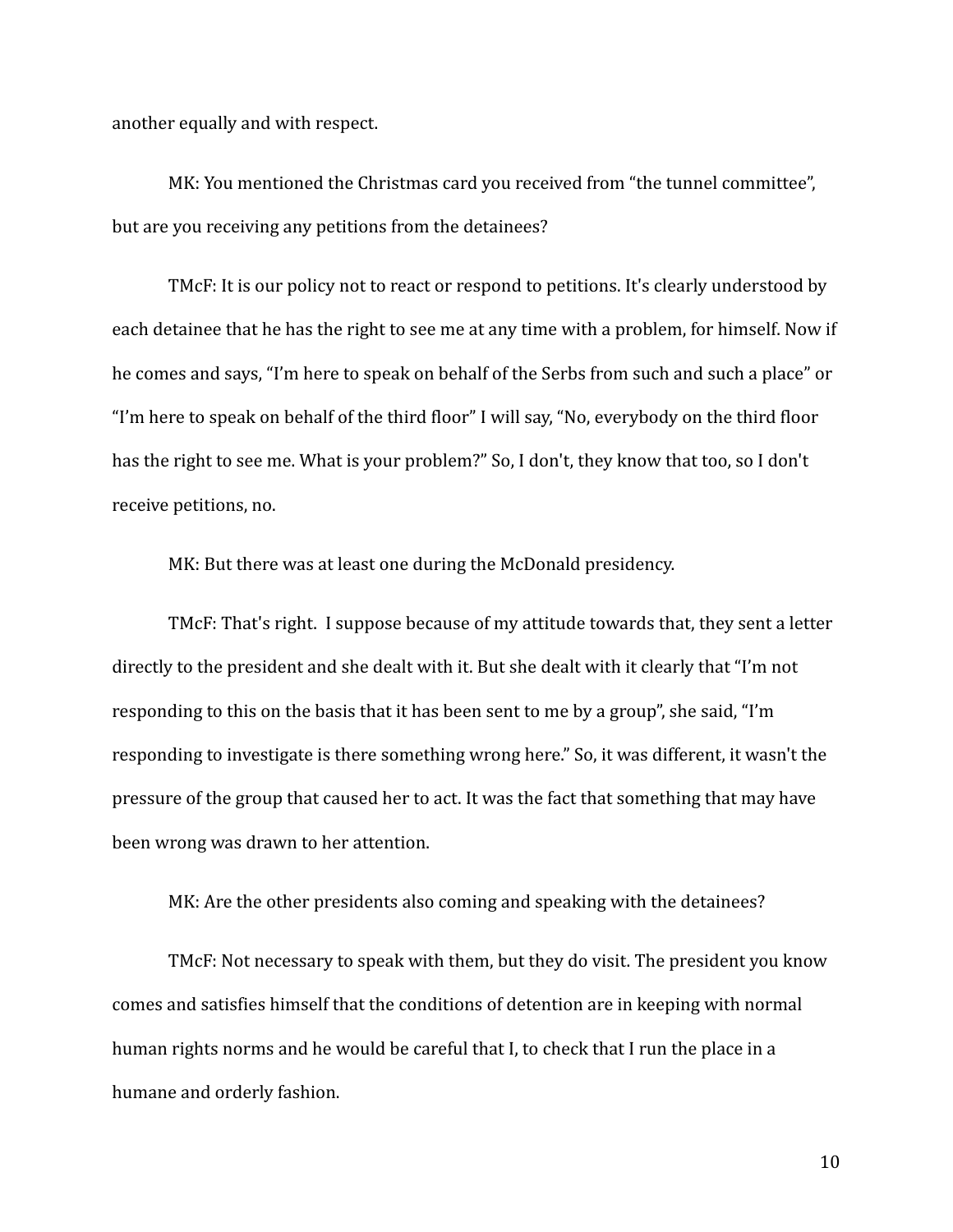MK: Why cannot we go inside and film the detention unit with or without the detainees?

TMcF: It's more or less a universal prison policy that you know you don't allow the media inside. There are a whole lot of reasons for it. First of all, as I mentioned earlier, defending these people's dignity as human beings. It is not a zoo that we're running, it is not a zoo. We're not going to satisfy the morbid curiosity that people would have to go and look at people who unfortunately have their freedom denied. We're very, very conscious of that fact. In addition to that there are other measures. There are security measures, there are privacy measures, there are lots of other factors. Opening the door to one say media outlet could very, very easily cause an avalanche and we would be conscious of that as well.

MK: And how would you respond to the critics which are coming sometimes from former Yugoslavia, especially from the victims' part, that your clients, your detainees, have privileged treatment here, that they live much better in your detention than themselves in freedom in their homes in Bosnia, Serbia or Kosovo.

TMcF: We're running this unit in line and to comply with international human rights standards for the treatment of prisoners. There are a number of documents from the European Union and there are a number of documents from the United Nations. I mean the United Nations' charter document the standard minimum rules for the treatment of prisoners, dictates that when a person's freedom is denied that he is entitled to certain conditions and that he has certain rights, and we are ensuring that these conditions are met and that these rights are defended. And I don't believe that for one moment, that it could be described as pleasant to be an inmate in the unit. It is after all a custodial institution. These